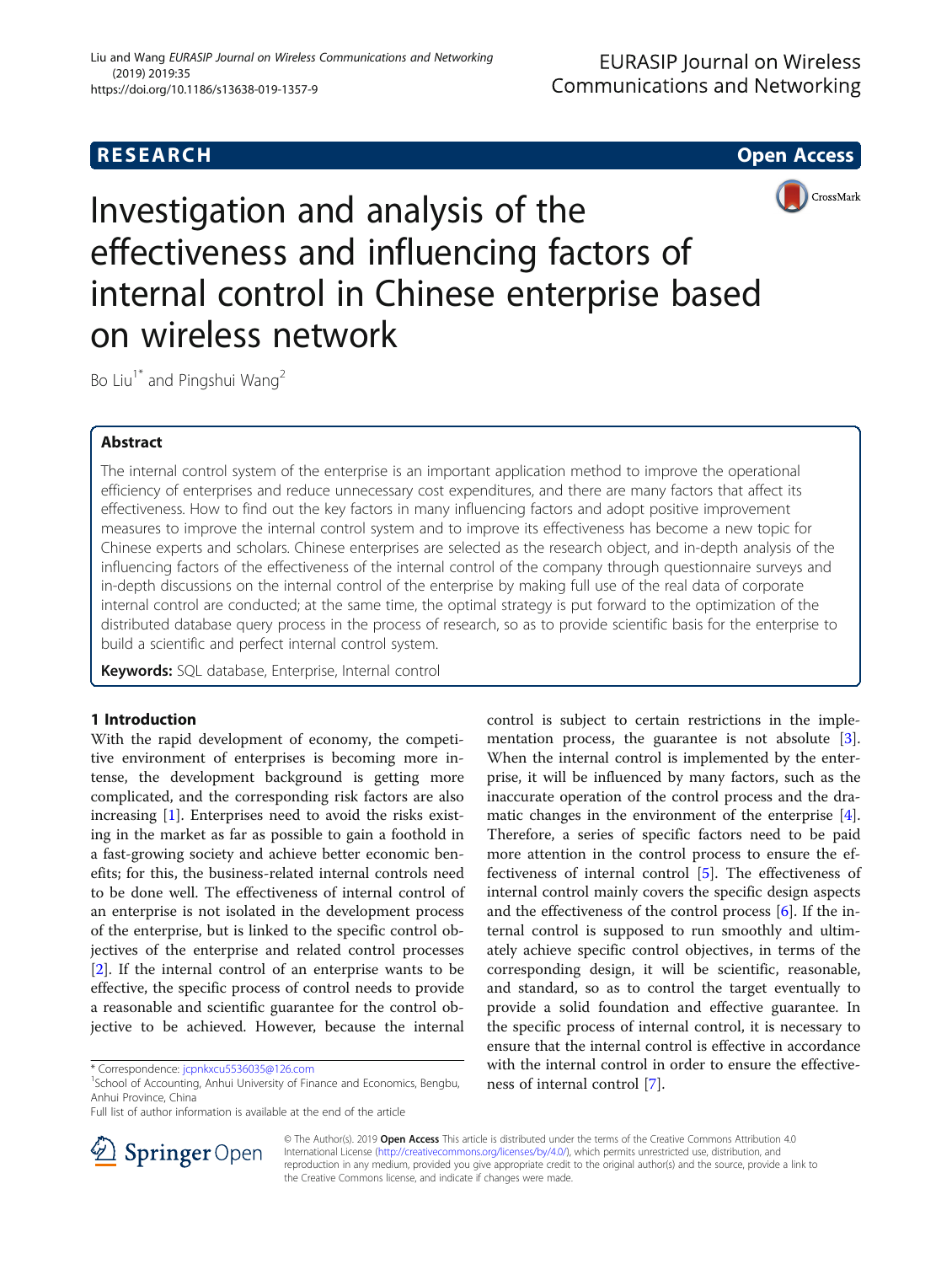## 1.1 State of the art

In 1992, the COSO committee released the internal control—integration framework (revised in 1994) to define internal controls as follows: It is a process that is influenced by the company's board of directors, management, and other staff. It aims to provide a reasonable guarantee of business effectiveness and efficiency, reliability of financial reports, and compliance with appropriate regulations [[8\]](#page-6-0). In 2004, the COSO Committee released the Enterprise Risk Management—Integration Framework (referred to as the ERM Framework) to shift the focus of corporate internal control to risk management [\[9](#page-6-0)]. At present, the empirical research on the effectiveness of internal control is limited  $[10]$  $[10]$ . At abroad, after the Sarbanes Oxley Act was enacted, American scholars began to focus on the financial report of the effectiveness of internal control: an empirical study. They disclose the substantive loopholes of internal control according to the requirements of SEC and of enterprises, as the criteria for evaluating the effectiveness of internal control of financial reports. At home, only some scholars have carried out relevant researches. It is believed that the effectiveness of internal control cannot be evaluated in general. It should be measured from the four objectives, compliance objectives, reporting objectives, operating objectives and strategic objectives. Based on the regulations of SEC, the internal control of compliance target, internal control of reporting target, internal control of management target, and internal control of strategic target are put forward from the objective of internal control.

#### 2 Methodology

#### 2.1 Distributed database data allocation algorithm

Distributed database refers to the connection of multiple data storage units that are physically scattered by high-speed computer network to form a unified database. The basic idea of a distributed database is to store the data in the original centralized database to a plurality of data storage nodes connected through a network to obtain a larger storage capacity and a higher concurrent access volume. In recent years, with the rapid growth of data volume, distributed database technology has been developed rapidly, and traditional relational databases have started to develop from centralized model to distributed architecture. On the one hand, the relational based distributed database has retained the data model and the basic characteristics of the traditional database and has been moved from centralized storage to distributed storage and from centralized computing to distribute computing. On the other hand, with the increasing amount of data, relational databases have begun to expose some insurmountable shortcomings. The non-relational databases represented by NoSQL have enjoyed rapid development due to their advantages such as high scalability and high concurrency. Suddenly, many key-value storage systems, document-type databases, and other NoSQL database products appeared in the market. Data distribution is a key step in a distributed database. The mathematical description of data distribution can be defined as follows: Set the data site included in the system as S, then  $S = (S_1, S_2, \ldots, S_m)$ , the sites are connected to each other over the network. Program transaction set running on this network is set as  $T, T = (T_1, T_2, ..., T_n)$ . As the basis for running a program transaction, set the data collection on the network as D, then  $D = (D_1, D_2, ..., D_p)$ . The data allocation algorithm needs to be transformed into a problem: design an algorithm to properly place the copies of  $D_i$  in different sites S, so that the overall performance of the entire system is the highest and the total cost is the lowest, and mark this program as  $C(D_i, S_i, T_k)$ . The distribution of data units to different cluster phases is more superior than direct distribution to the site. It can effectively improve the communication efficiency between sites and reduce the cost of communication. After completing the cluster operation, there is a need to define the communication cost between different clusters and the communication cost of each cluster. A single cluster  $C_i$  contains multiple sites S; its internal average communication cost can be defined as:

$$
ArgC_i = \frac{\sum_{i=1}^{n} \sum_{j=1 \land x \neq j}^{n} CC(S_i, S_j)}{n^*(n-1)}
$$
(1)

The communication cost between different clusters can be defined by formula (2):

$$
ArgCC(C_i, C_j) = \frac{\sum_{i=1}^{m} \sum_{j=1 \land x_j}^{n} CC(S_i, S_j)}{m^* n}
$$
 (2)

The total communication cost for all clusters in the system can be defined as Eq. (3):

$$
AllACC = \frac{\sum_{i=1}^{n} \sum_{j=1}^{n} ACC(C_i, C_j)}{n^* n}
$$
 (3)

The above definition and analysis of intra-cluster communication costs and communication costs between clusters are the basis for the next step in the optimization of data allocation based on genetic algorithms. For the principle research and application of genetic algorithm, it is discussed in detail in many related reference materials. Due to limited space, it is not discussed in detail there; just the processing process of genetic algorithm is improved based on the application characteristics of data distribution algorithm (Fig. [1](#page-2-0)).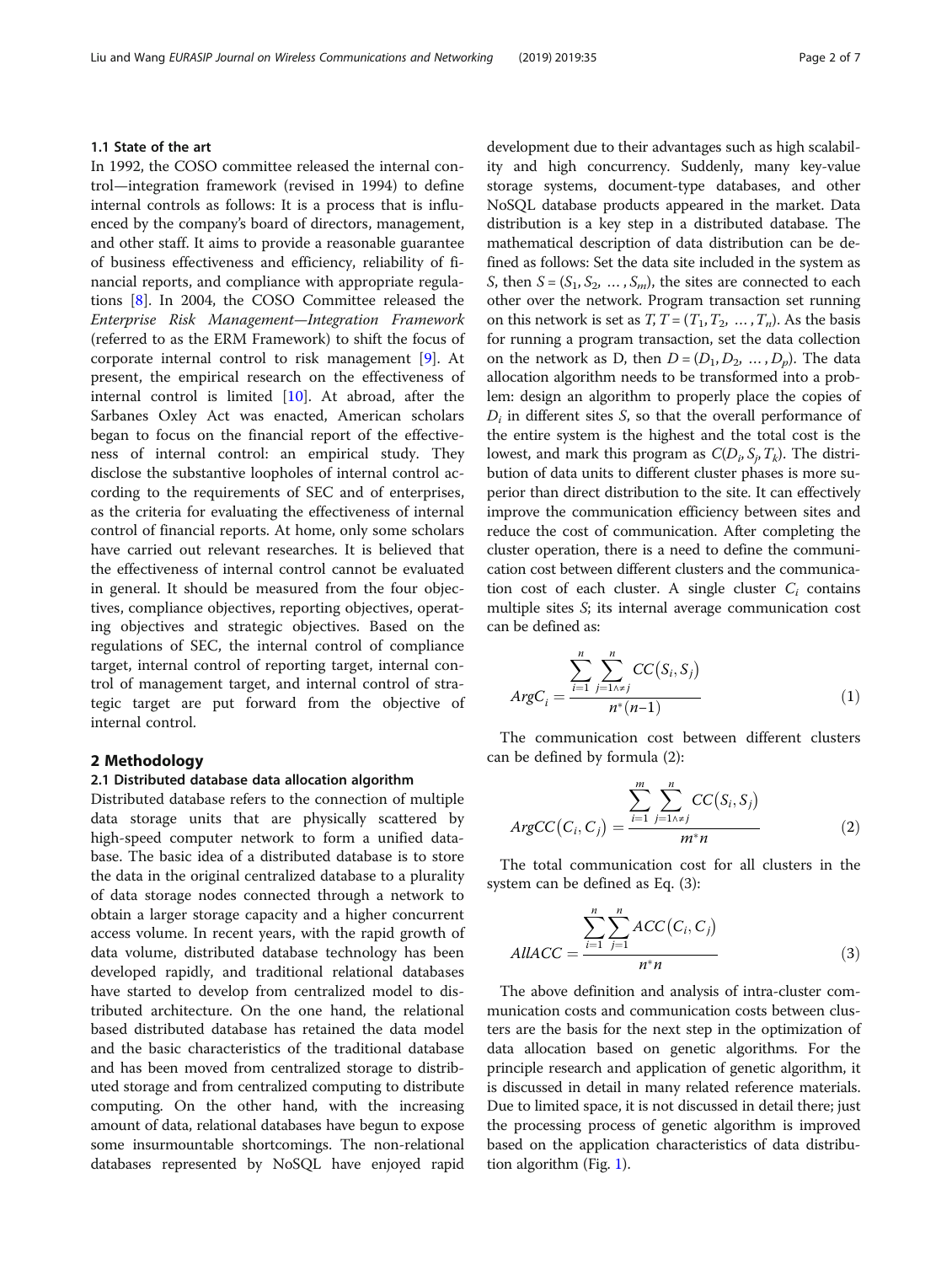<span id="page-2-0"></span>

According to the generation of chromosome clusters, the use of random numbers in the traditional mode has certain limitations and blindness. In this paper, the average distribution method is used to cover the initial population as much as possible to improve the probability of finding the optimal solution. The strategy of chromosome selection is improved, and the optimal selection algorithm is added. The traditional genetic algorithm is based on roulette, which may cause some loss of excellent chromosomes, and the optimal selection algorithm is added to solve this problem. Dynamically changing the probability of crossover and mutation ensures the generation speed of new chromosomes, ensures the diversity of chromosomes, and ensures excellent chromosomes are not destroyed; algorithm is not easy to fall into local optimum. The determination of dynamic probability is related to changes in fitness. The definition of the chromosome definition and fitness function of the genetic algorithm is elaborated below.

# 2.2 Wireless sensor network broadcast authentication

Network security technology has always been an important part of network technology. Wireless sensor networks are more vulnerable to security threats than traditional networks due to the openness of their deployment environment and the limited resources. Many applications demand on the security of wireless sensor networks. Authentication is a basic aspect of network security services. Its purpose is to prove the identity of nodes and the origin of messages. It is the basis of other security services. The following is an in-depth analysis of one of the basic security services in the sensorless network broadcast authentication and various basic cryptographic algorithms for broadcast authentication. A novel broadcast authentication scheme is proposed on this basis. Due to the "one-to-many" communication mode used in wireless sensor networks, broadcasting is the main communication method that can save energy in wireless sensor networks. The main research achievement of the wireless sensor network security broadcast is the TESLA broadcast authentication protocol, which is part of the SPINS protocol. Based on the TESLA agreement, Liu et al. lately proposed a multi-layer and broadcast authentication protocol suitable for multiple senders. The TESLA protocol uses hash key chain and delayed publishing key technology, at the expense of a certain authentication delay. The broadcast process is authenticated with only symmetric cipher algorithm, and it has high authentication efficiency. The working mechanism of the  $\mu$  TESLA protocol is shown in Fig. [2](#page-3-0).

 $\mu$  TESLA protocol greatly reduces the computational strength of broadcast authentication and improves the speed of broadcast authentication. But its disadvantage is that it requires the node to store the message before the authentication key is published, causing storage problems and easily causing DoS attacks; during the initialization of the protocol, the base station sends the protocol initial information to the sensor node in a single broadcast mode. In addition, long network life cycles require long key chains. In order to reduce the cost of the key chain length and the initial information of the distribution protocol, Liu et al. proposed the layered  $\mu$ TESLA protocol. When layering  $\mu$ TESLA, the network life cycle is first divided into high-level time intervals,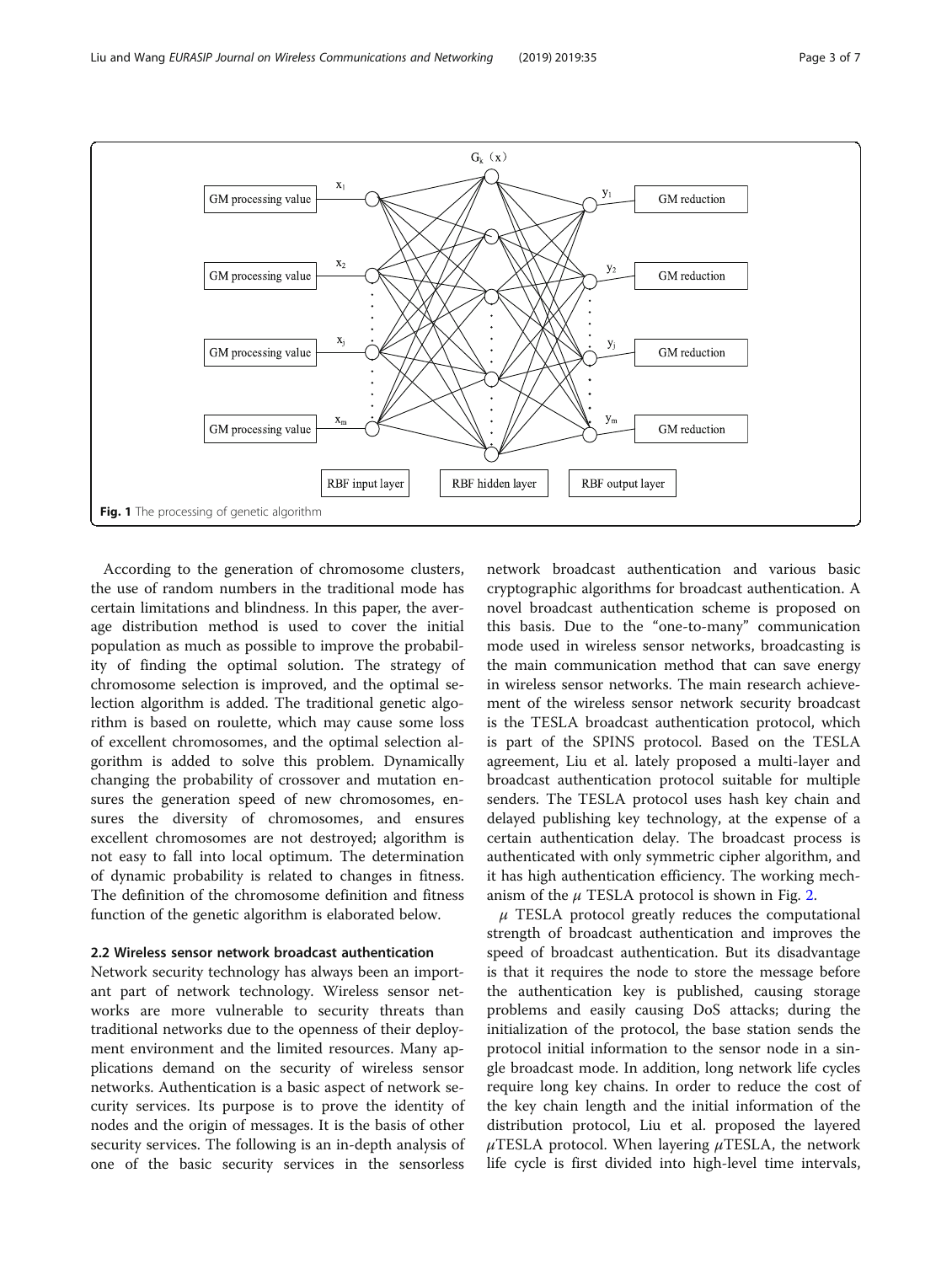<span id="page-3-0"></span>

and then each high-level time interval is divided into low-level time intervals. Each interval generates a key chain of a corresponding length. The higher level key chain authenticates the initial information of the lower level key chain; the lower level key chain authenticates the broadcast data packet.

## 3 Result analysis and discussion

The distribution algorithm and query algorithm for distributed database data are improved in the above, and then the efficiency of data distribution is effectively improved, the time for data query is shortened, and good results are obtained in the actual application process. To verify the effectiveness of the algorithm, test it by contrast. First, the data allocation optimization algorithm is tested. In the process of testing, different numbers of data records are generated by the simulation software. The database management system and the distributed database management system studied by the project are carried out in the centralized database management system, and the storage time is compared. The results are shown in Fig. 3.

It can be seen from the above test results that when the amount of data needed is less, the storage time of the centralized database is less than the distributed database storage time using the optimized data allocation algorithm, which is due to the time required for the

optimization of the calculation (Fig. [4\)](#page-4-0). When the amount of data is small, there is little difference between centralized and distributed database. However, when the amount of data increases continuously, the time spent on the distributed database based on the optimization algorithm is significantly less than the time spent on the centralized database. Experiment shows that when the amount of incoming data is large, the efficiency of distributed database storage using the data distribution optimization algorithm is significantly improved. In terms of data distribution, the traditional centralized database management system saves all data on the same database server, resulting in inefficient data storage and slow data operations. At the same time, for the data operation applications of each client in a distributed system, concurrent operations often occur, and a single data source often fails to efficiently process concurrent operations. After the distributed database data optimization allocation algorithm is adopted, according to the actual situation of the data and the application of the distributed database system, the data are allocated to different nodes for storage and processing reasonably. The actual application shows that the average speed of data processing is significantly improved after the optimized allocation algorithm is adopted. In terms of data query, the data in the same distributed database is processed, and a general distributed database query method and a distributed

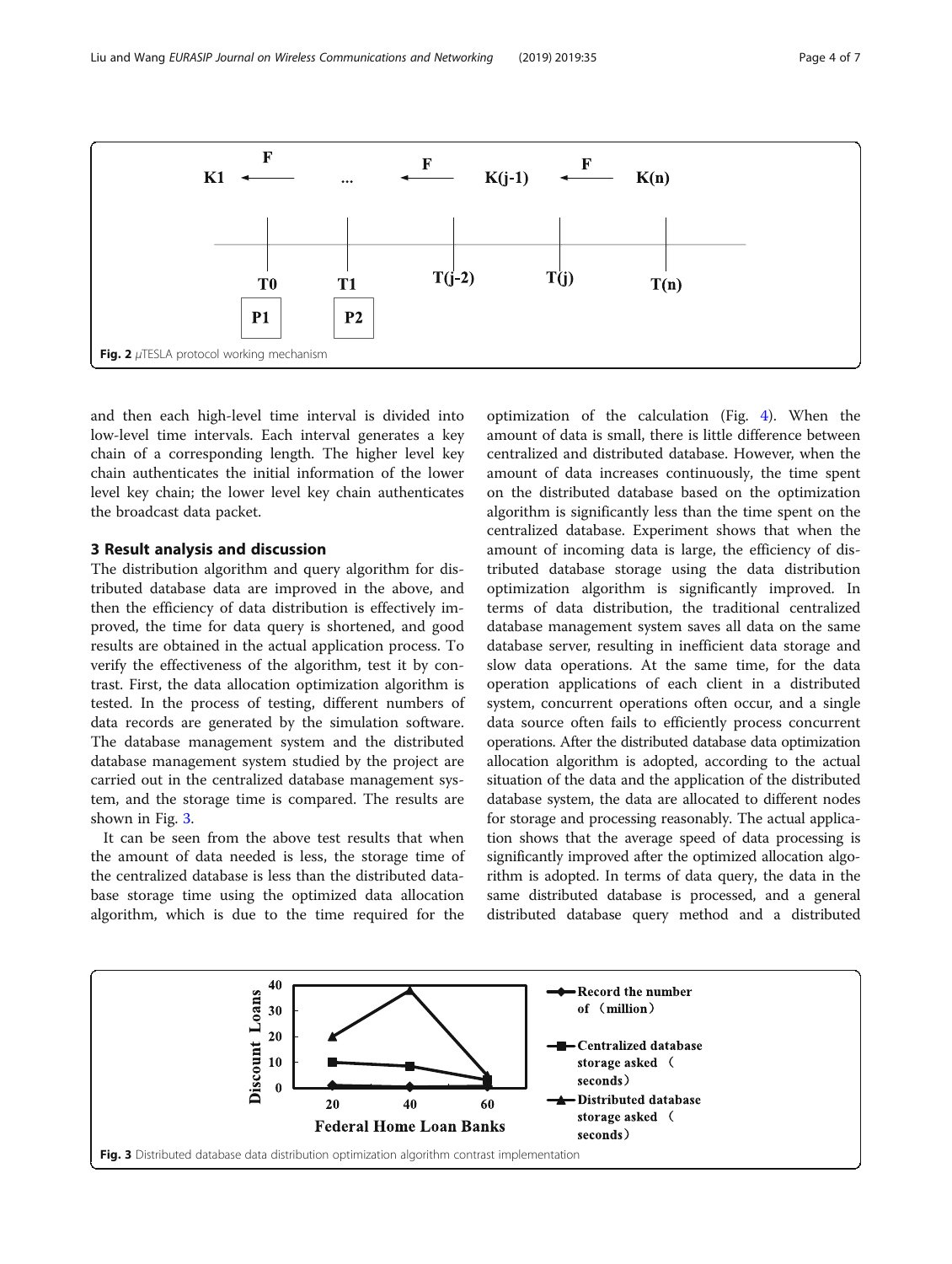database query method using an optimization algorithm are respectively adopted for processing. The results are shown in Fig. 5.

It can be seen from the figure above that the optimized distributed database query method based on genetic algorithm is superior to the general distributed database query and requires less time. In the aspect of data query, traditional centralized database is based on SQL language for data query operation, but in distributed database, the query operation needs to consider several factors; the performance of query algorithms varies greatly between different scenarios. The data query optimization algorithm is based on genetic algorithm which is proposed and researched in this paper. Considering the related factors, the optimal solution is larger. Practical application shows that based on the optimization algorithm, the query time of distributed database can be reduced significantly.

In order to test the correctness and efficiency of adaptive and mutation operators, it is necessary to compare the performance of the algorithm under different crossover and mutation probabilities. Comparing the above probabilistic coefficients through experiments, and using the method of sorting and selecting operators, the following results are obtained by assigning different values of the probability coefficients  $a$  and  $b$ : the result of taking different values of probability coefficients. It is found by figure that when  $a = 0.9$ , evolution is faster, but it will soon enter precocity and fall into local optimum; when  $a = 0.7$ , evolution is too slow to achieve efficient search; when  $b = 0.2$ , there is less variation and easy to fall into the local area; and when  $b = 0.4$ , there are too many mutations that prevent many excellent chromosomes from being effectively preserved, but they are eliminated, which affects the speed of evolution. Only when  $a = 0.8$ and  $b = 0.3$ , evolution has a high speed, and it is not easy to enter "precocity" and search for high efficiency and stability. Among them,  $f_{\text{max}}$  is the maximum value of the population fitness function, and  $f_{\min}$  is the minimum value of the population fitness function,  $f$  is the fitness function value of adjacent individuals after individual fitness values are sorted, and  $k$  is the number of individuals in the population. When the fitness tends to be consistent, we can achieve the effect of "genetic catastrophe" through the change of b. Figure  $6$  shows that if the  $b$  changes in the consistency

of the fitness, the search will jump out of the "premature" state test. Make the search wider, which can search for better results. It is necessary to compare the two algorithms to know which algorithm is better for the niche operator and the sorting operator. In the comparison of the two, we found that the simulated small habitat

<span id="page-4-0"></span>



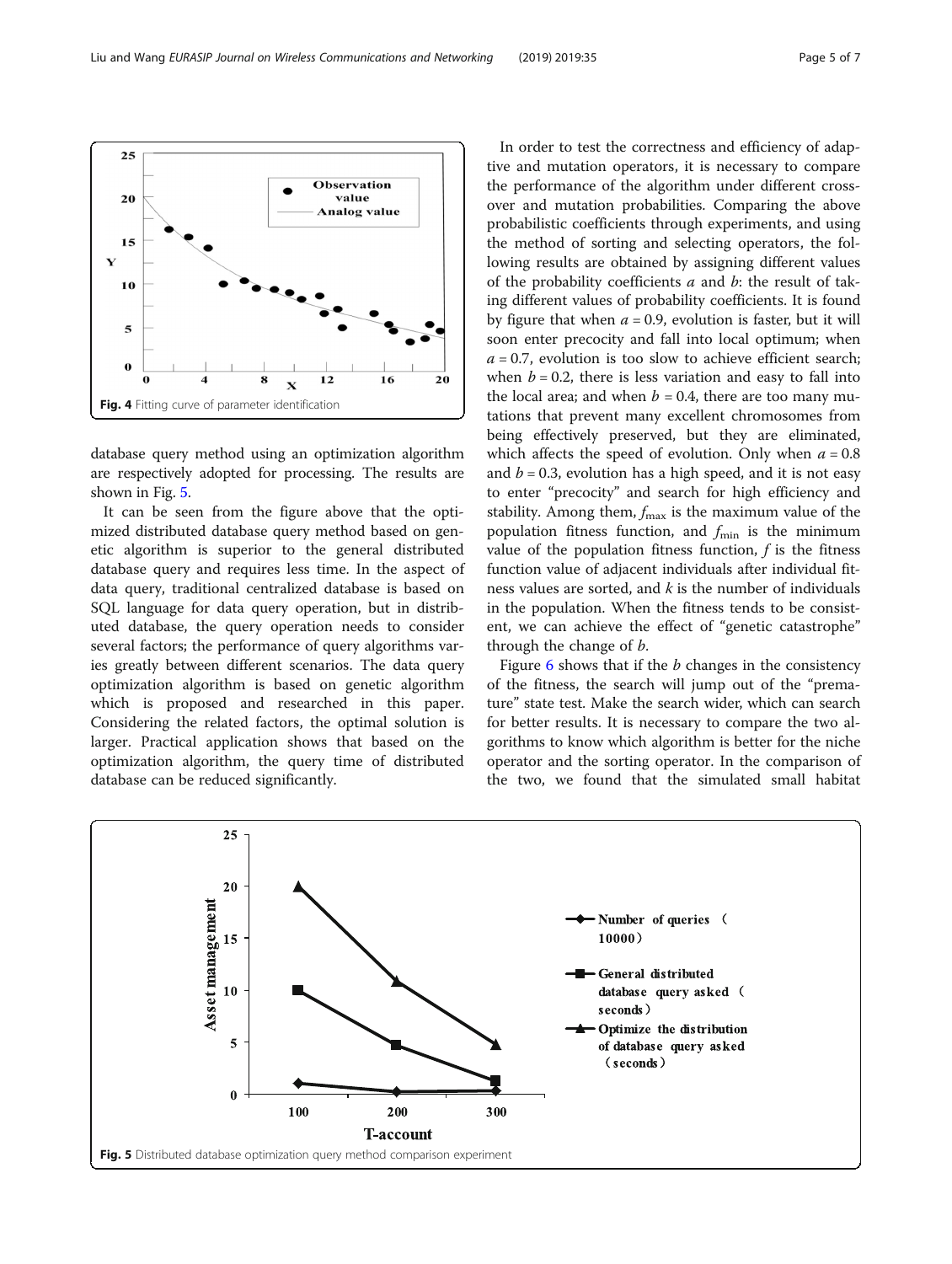<span id="page-5-0"></span>

selection operator can improve the diversity of the population more than the sorting operator, and it also occupies a great advantage in eliminating homogeneity of chromosomes.

# 4 Conclusion

The application of distributed database system in various industries of social production is the foundation of data processing application. Based on the wireless network, the use of distributed database technology is proposed to build the basic data platform of the internal control system for the problems of large amount of data redundancy and low query efficiency in the internal control management of cross-regional grouped enterprises. Utilizing the characteristics of high reliability and high operating efficiency of distributed databases, it solves the problem of building a basic database for cross-regional enterprise internal control. The application of improving the effectiveness of internal control is further studied, and the construction of distributed database is realized by using My SQL database management system. The function and performance of the system are analyzed; the function architecture, logic architecture, physical deployment architecture and other models of internal management and control of the enterprise are established (Table 1); and the design of the system's data architecture is focused on. The

# Table 1 Prediction error of different models

| Frror                                                 | Linear regression Model 1 Model 2 Model 3<br>model |      |      |      |
|-------------------------------------------------------|----------------------------------------------------|------|------|------|
| Maximum relative error 41.6<br>absolute value Emac/%  |                                                    | 38.8 | 26.2 | 13.3 |
| Average relative error<br>Eave/%                      | 5.1                                                | 133  | 5.8  | 3.7  |
| Root mean square error 8.9<br>RMSE (10 <sup>4</sup> ) |                                                    | 8.0  | 73   | 41   |

Java language is used to implement the main functional blocks of the system in the development environment, focus on the realization of data through major functions, discuss the support functions of the system for improving the effectiveness of internal control, and avoid influencing factors. Finally, the test cases are used to verify that the system's functions and performance indicators can meet actual usage requirements.

#### Abbreviations

COSO: The Committee of Sponsoring Organizations of the Treadway Commission; Dos: Disk operate system; ERM: Enterprise Rights Management; NoSQL: Not Only SQL; SEC: Securities and Exchange Commission; SPIN: Sensor protocol for information via negotiation; TESLA: Torrify Ethical Software License Agreement

#### Funding

No Funding.

#### Authors' contributions

BL has made great contributions to the direction of the internal control survey of Chinese enterprises in wireless network. PW has done a lot of work on the effectiveness and influencing factors of internal control in Chinese enterprises and has paid a lot of efforts. Both authors read and approved the final manuscript.

#### Authors' information

Bo Liu, Doctor of Management, Associate professor. Graduated from Sichuan University in 2011. Worked in Anhui University of Finance and Economics. His research interests include Audit and Internal Control. Pingshui Wang, Doctor of Engineering, professor. Graduated from Nanjing University of Aeronautics and Astronautics in 2013. Worked in Anhui University of Finance and Economics. His research interests include information technology and information security.

#### Competing interests

The authors declare that they have no competing interests.

#### Publisher's Note

Springer Nature remains neutral with regard to jurisdictional claims in published maps and institutional affiliations.